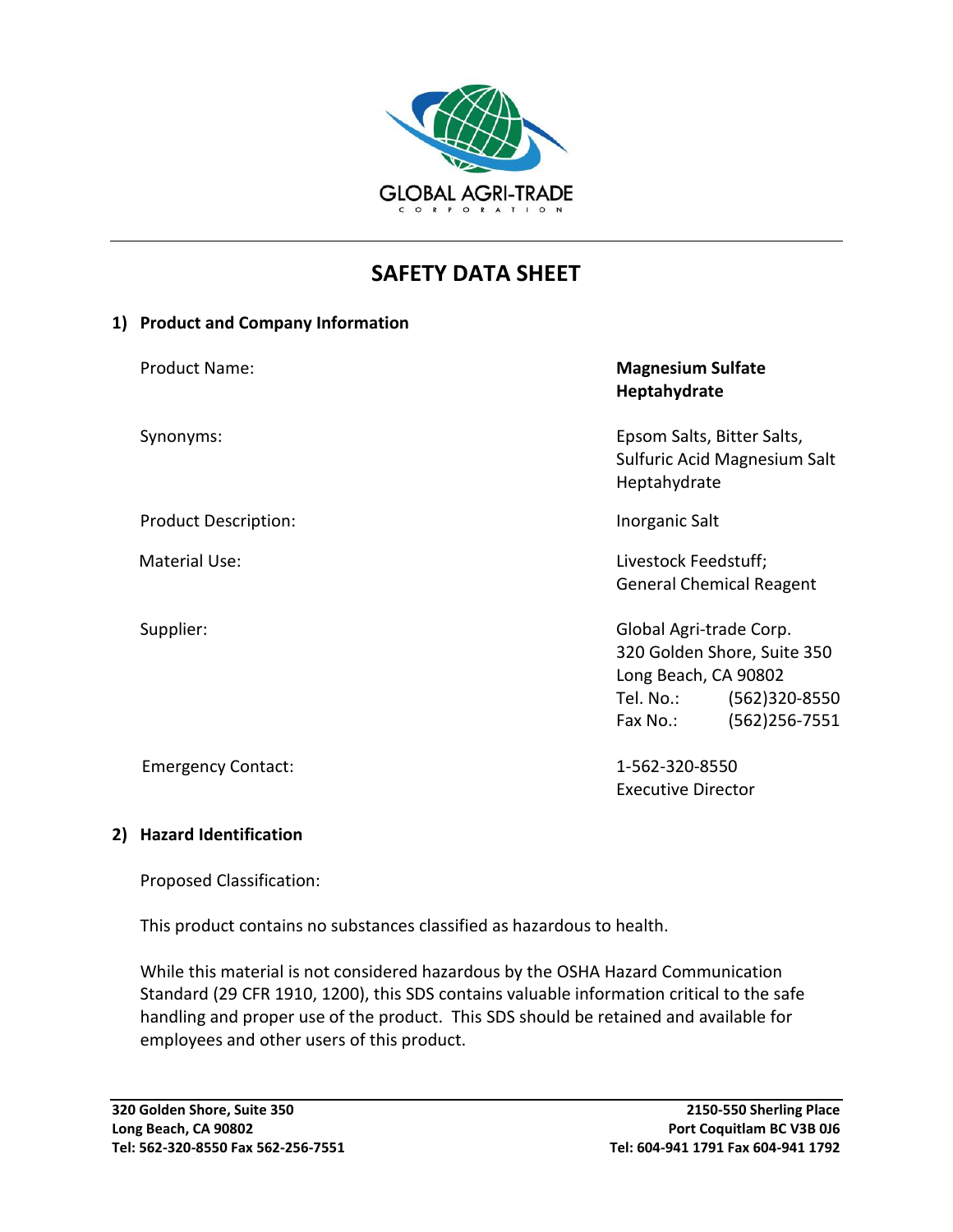

#### Human Health Hazards:

| a) Inhalation:                             |                   |                                                                                       |
|--------------------------------------------|-------------------|---------------------------------------------------------------------------------------|
| b) Skin Contact:                           |                   | respiratory tract.<br>Irritant to skin.                                               |
| c) Eye Contact:                            |                   | Can cause irritation.                                                                 |
| d) Ingestion:                              |                   | Can cause irritation to<br>digestive tract.                                           |
| Physical / Chemical Hazards:               |                   | Colorless, crystalline,<br>odorless.                                                  |
| 3) Composition/ Information on Ingredients |                   |                                                                                       |
| <b>Chemical Description:</b>               | CAS #: 10034-99-8 | Magnesium Sulfate<br>Heptahydrate; Inorganic Salt                                     |
| 4) First Aid Measures                      |                   |                                                                                       |
| Inhalation:                                |                   | Remove from exposure.                                                                 |
| Skin contact:                              |                   | Wash thoroughly with soap<br>and water.                                               |
| Ingestion:                                 |                   | Wash out mouth thoroughly<br>with water. In severe cases<br>obtain medical attention. |
| Eye contact:                               |                   | Irrigate thoroughly with<br>water. Consult a doctor if<br>irritation occurs.          |
| 5) Fire Fighting Measures                  |                   |                                                                                       |
| Suitable Firefighting Equipment:           |                   | Not applicable.                                                                       |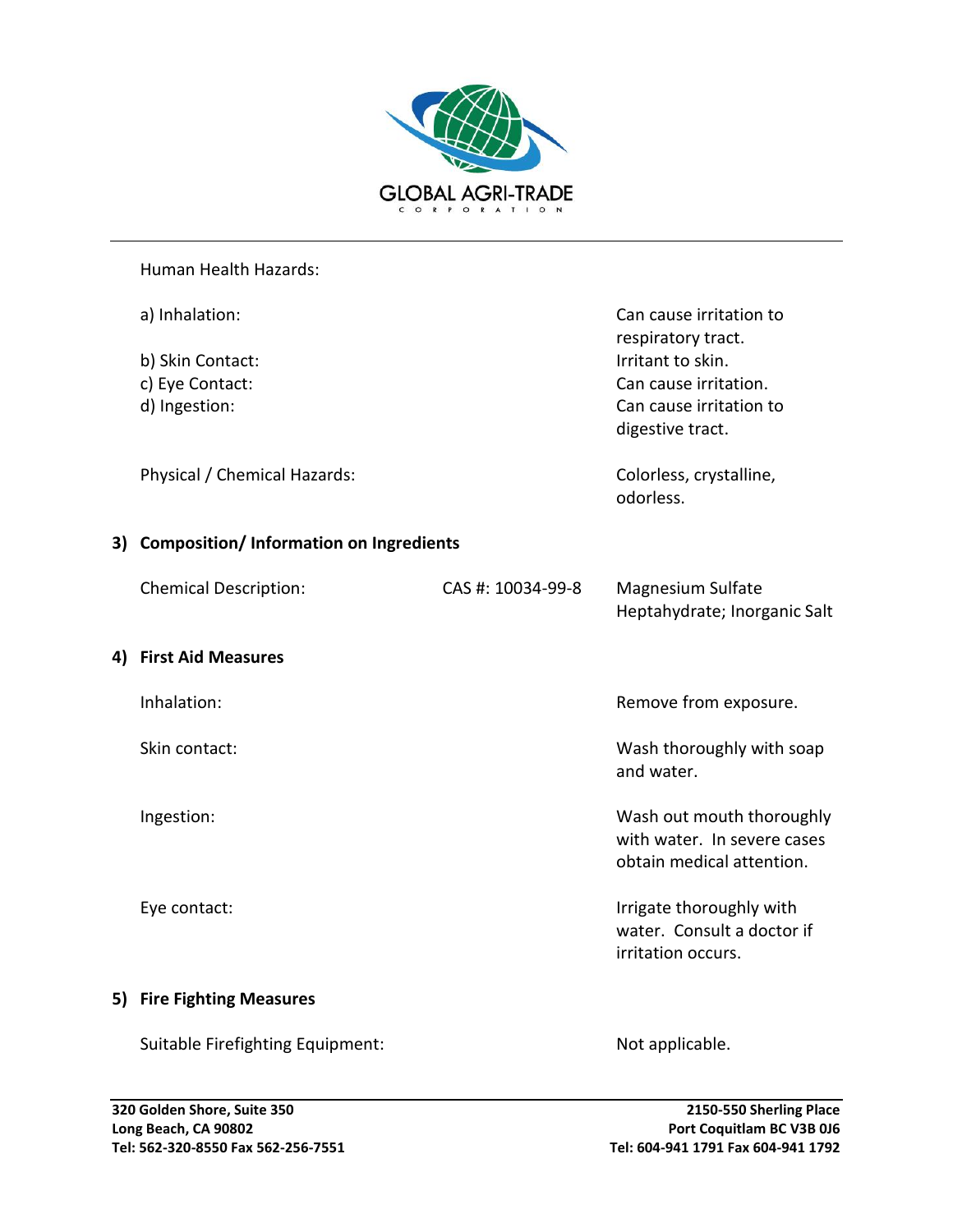

#### **6) Accidental Release Measures**

Personal Precautions: May evolve toxic fumes in fire.

Environmental Protection: Place in covered containers for disposal in approved landfill.

Personal Precautions: Wear appropriate protective clothing, dust respirator.

Environmental Protection: Minimize contamination of drains, surface and ground water.

 Leak/Spill: If local regulations permit, mop up with plenty of water and run to waste, diluting greatly with running water. Otherwise transfer to container and arrange removal by disposal company. Wash site of spillage thoroughly with detergent and water. For large spillages liquids should be contained with sand or earth and both liquids and solids transferred to salvage containers. Any residues should be treated as for small spillages.

#### **7) Handling and Storage**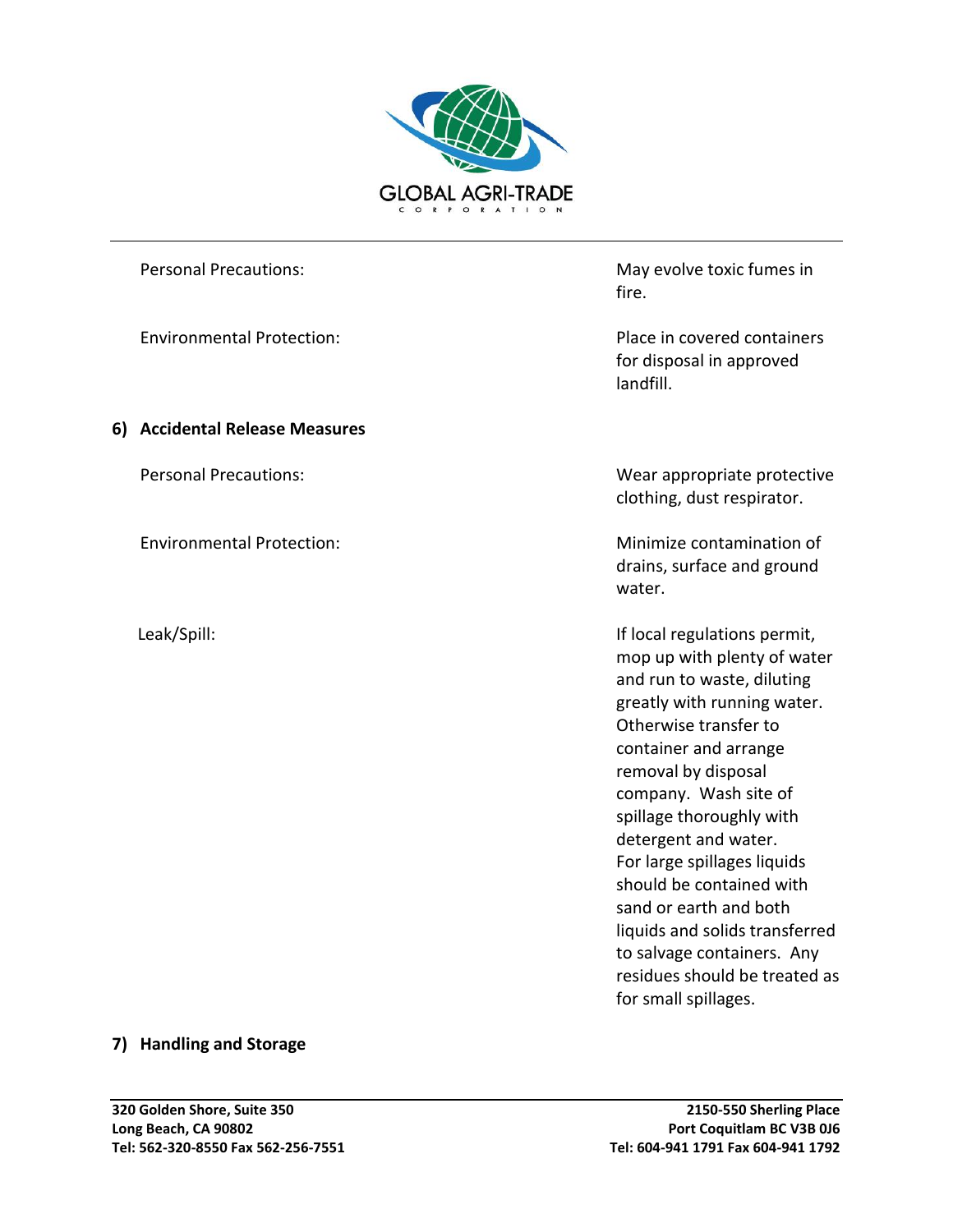

|    | Handling:                                    | Change contaminated<br>clothing. Wash hands after<br>working with substance.                                                                    |
|----|----------------------------------------------|-------------------------------------------------------------------------------------------------------------------------------------------------|
|    | Storage:                                     | Store at room temperature<br>(15 to 25 degrees Celsius<br>recommended). Keep well<br>closed and protected from<br>direct sunlight and moisture. |
| 8) | <b>Exposure Control/Personal Protection</b>  |                                                                                                                                                 |
|    | <b>Personal Protection:</b>                  | Do not breath dust; wear<br>dust mask and/or goggles if<br>necessary. Wear appropriate<br>protective clothing.                                  |
|    | <b>Occupational Exposure:</b>                | No limit has been<br>established.                                                                                                               |
| 9) | <b>Physical and Chemical Properties</b>      |                                                                                                                                                 |
|    | Appearance:                                  | Solid, colorless, odorless.                                                                                                                     |
|    | Odor:                                        | Odorless.                                                                                                                                       |
|    | Boiling Point °C at 760 mm Hg:               | Not available.                                                                                                                                  |
|    | Melting Point, °C:                           | Not available.                                                                                                                                  |
|    | Flash Point, °C (Pensky Martens closed cup): | Not available                                                                                                                                   |
|    | Auto-Ignition Temperature, °C:               | Not available.                                                                                                                                  |
|    | Solubility in Water, g/100 ml at 20°C:       | 710 g/l                                                                                                                                         |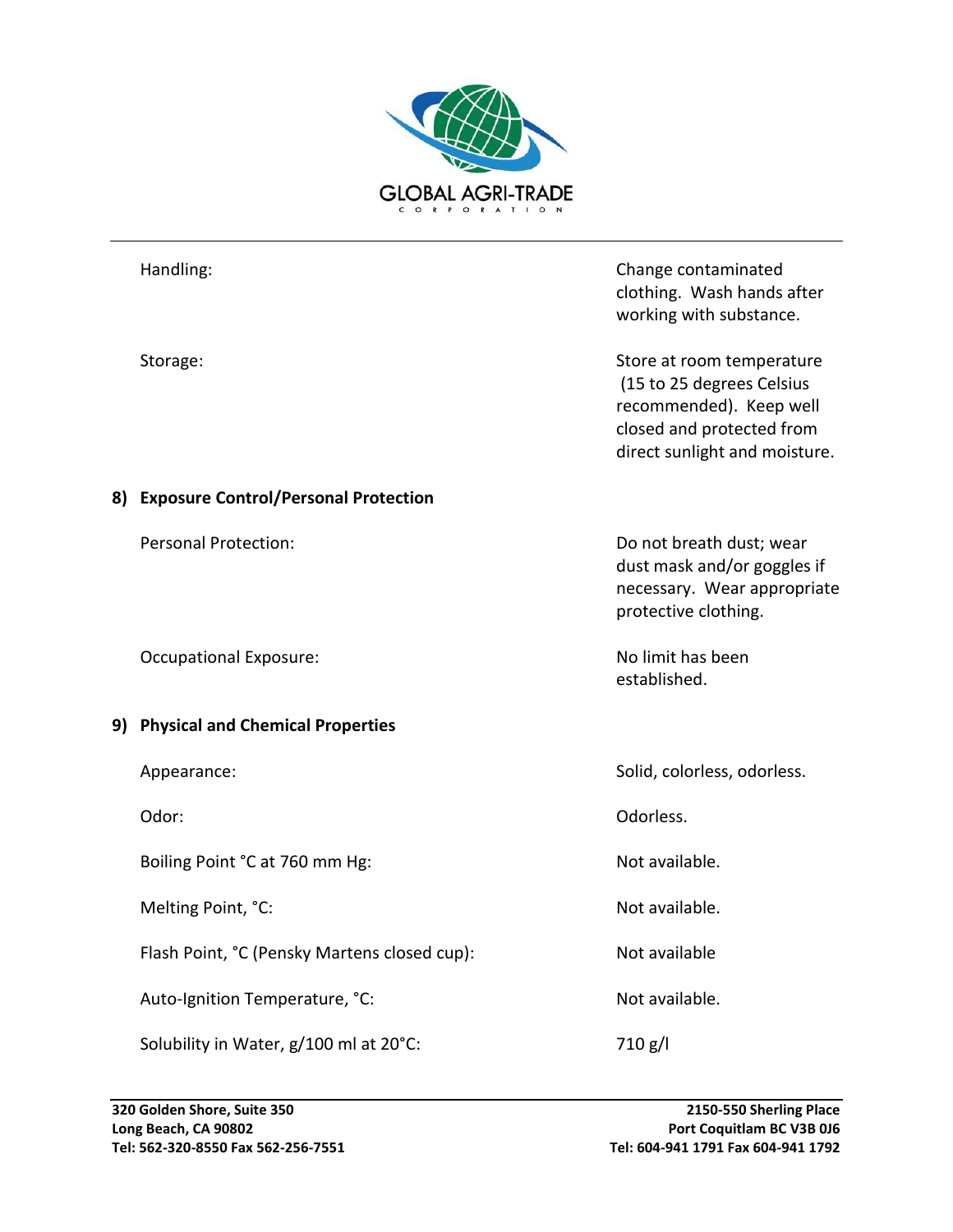

|                              | Density, g/ml at 75°C:          | 1.68                          |  |  |  |
|------------------------------|---------------------------------|-------------------------------|--|--|--|
|                              | <b>Relative Molecular Mass:</b> | 256.4                         |  |  |  |
|                              | pH Value:                       | $5.5 - 6.5$ (50 g/l in water) |  |  |  |
| 10) Stability and Reactivity |                                 |                               |  |  |  |
|                              | Conditions to Avoid:            | The product is stable.        |  |  |  |
|                              | <b>Decomposition Products:</b>  | Soluble in water.             |  |  |  |
| 11) Toxicology Information   |                                 |                               |  |  |  |
|                              | <b>Acute Fish Toxicity:</b>     | $> 7$ g product/l             |  |  |  |
|                              | <b>Acute Bacteria Toxicity:</b> | $>$ 2.5 g product/l           |  |  |  |

Therapeutically used substance. No acute toxicity even at high doses. Ingestion of large amounts will cause diarrhea. No evidence of carcinogenic effects. No evidence of mutagenic or teratogenic effects.

## **12) Ecological Information**

No environmental hazard is anticipated provided that the material is handled and disposed of with due care and attention.

## **13) Disposal Consideration**

Chemical residues are generally classified as special waste, and as such are covered by regulations which vary according to location. Dispose of in accordance with all applicable local, state and federal laws and regulations. Rinse out empty containers thoroughly with water before returning for recycling.

## **14) Transport Information**